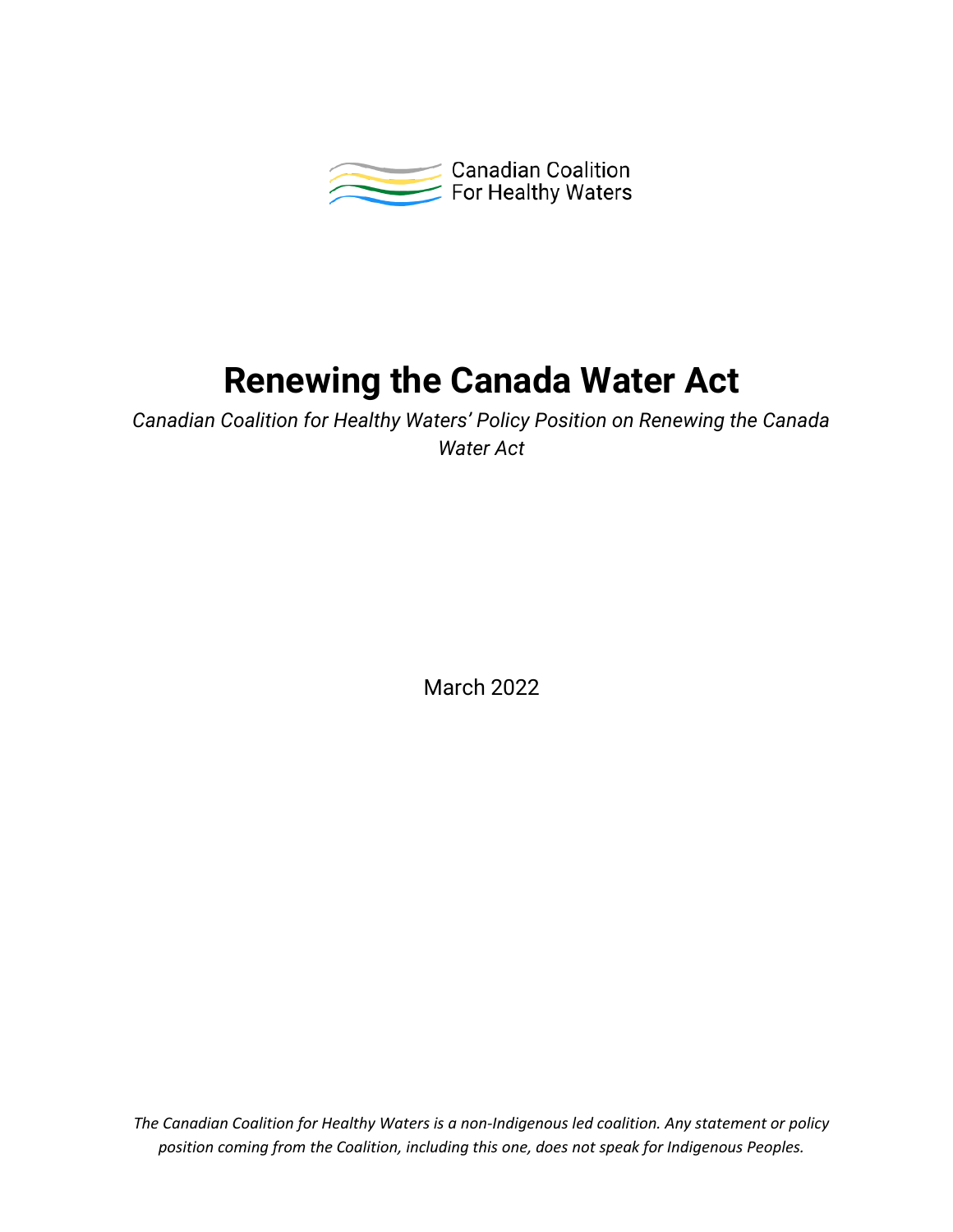# **About the Canadian Coalition for Healthy Waters**

The [Canadian Coalition for Healthy Waters](https://healthywaterscoalition.ca/) (CCHW) is a non-partisan coalition of organizations advocating for federal government leadership and policy to support the health of fresh water—including all inland waters—across Canada. Collectively, the members of the Canadian Coalition for Healthy Waters have hundreds of thousands of supporters from different walks of life, from coast to coast to coast.

This policy position was created thanks to the efforts of many organizations and individuals. It draws heavily on the policy analysis work conducted—both currently and in the past—by the [Forum for Leadership on Water](https://www.flowcanada.org/our-work) (FLOW).

The Canadian Coalition for Healthy Waters is guided by a Steering Committee of the larger CCHW membership and is chaired b[y](https://www.ourlivingwaters.ca/) **Our Living Waters**. We would be pleased to speak to this policy position in more detail. Inquiries can be directed to Andrew Stegemann, the Director of Our Living Waters, acting as the Chair of the Canadian Coalition for Healthy Waters [\(andrew@ourlivingwaters.ca\)](mailto:andrew@ourlivingwaters.ca).

### **CCHW Steering Committee:**

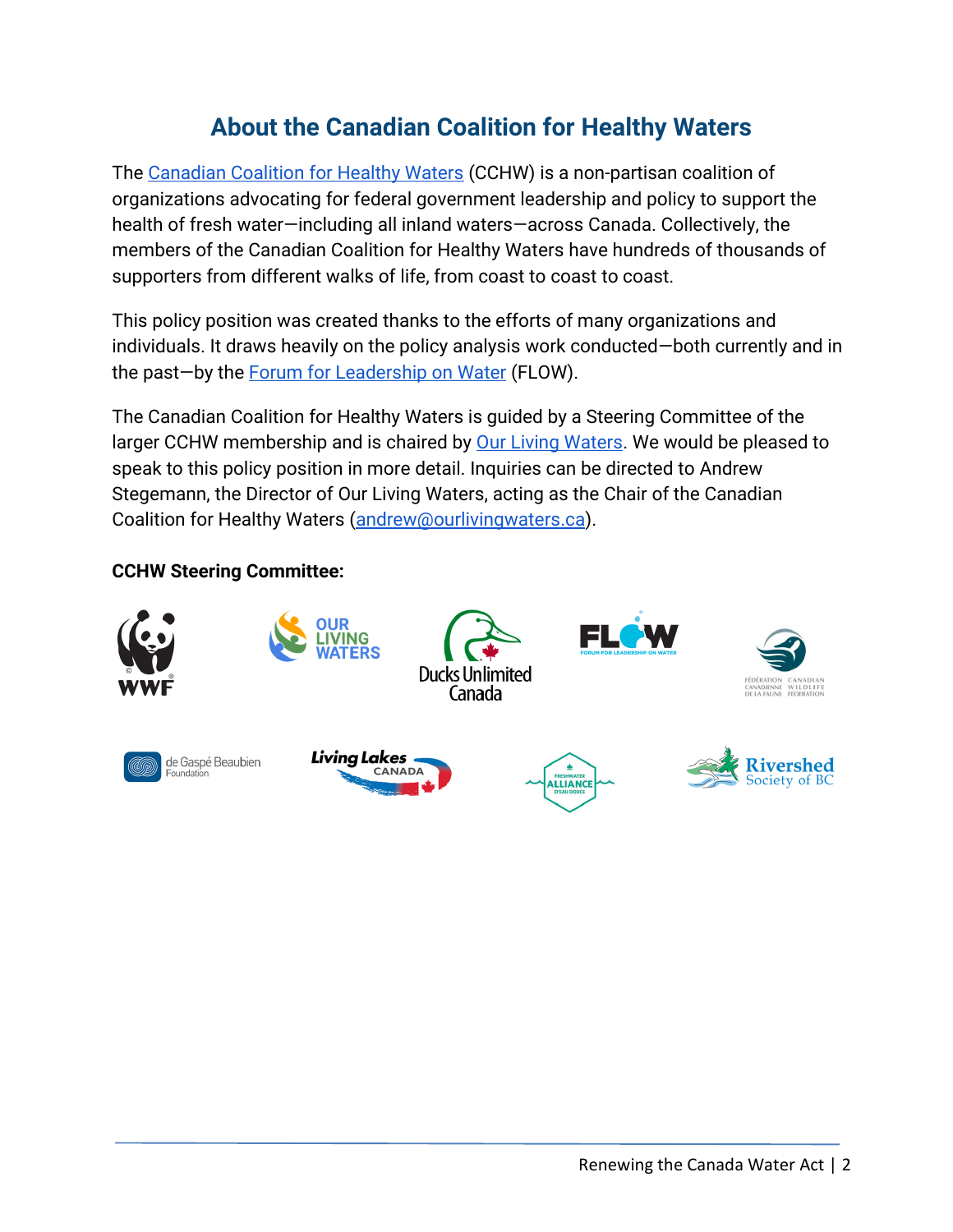# **Key Priorities for Renewing the Canada Water Act**

Canada is facing new and intensifying water challenges that must be meaningfully addressed to ensure that all waters in Canada are healthy, sustainable, and resilient to climate change for future generations. The federal government has a key leadership role to play in addressing these challenges, and comprehensive renewal of the Canada Water Act is one of the most important steps the government can take, a step that is included in the Minister of Environment and Climate Change's Mandate Letter and should be prioritized. The Act is Canada's primary federal freshwater legislation, yet it has not been modernized since it was passed in 1970 and has not been funded to effectively implement its provisions since the early 1990s.

*To ensure that the renewed Canada Water Act is consent-based and rooted in nation-to-nation relationships, we propose a co-drafting process with Indigenous Nations to modernize the Act, with this policy position to be used as input into that process.*

Water security is a global challenge. Canada has an opportunity to be a leader in this space by safeguarding our own waters, working with our American neighbour to ensure effective transboundary management, ensuring that our primary federal freshwater legislation supports reconciliation, managing land use at the watershed scale, and by sharing our water expertise and innovations to other parts of the world. We cannot fulfill this role without a robust and modern legislative framework.

This brief identifies 13 key priorities for renewing the Canada Water Act that are categorized into three focus areas: governance, scope, and water management. Addressing these priorities will help bring the Act into the  $21<sup>st</sup>$  century and ensure that it reflects our freshwater reality now and into the future. These priorities are a starting point for a renewal process that should be led by the federal government in collaboration with provincial territorial governments, and co-drafted with Indigenous Nations.

## **1. GOVERNANCE**

#### *Indigenous Water Rights and Jurisdiction*

- Develop the Act through a **legislative co-drafting process with Indigenous Nations** that is consent-based and rooted in nation-to-nation relationships. In a co-drafting process, Indigenous peoples and the government are co-authors of the proposed legislation, but the subsequent parliamentary legislative process remains unchanged (i.e., once the government introduces the Bill into the House).
- Mandate compliance with the **United Nations Declaration on the Rights of Indigenous Peoples (UNDRIP)**.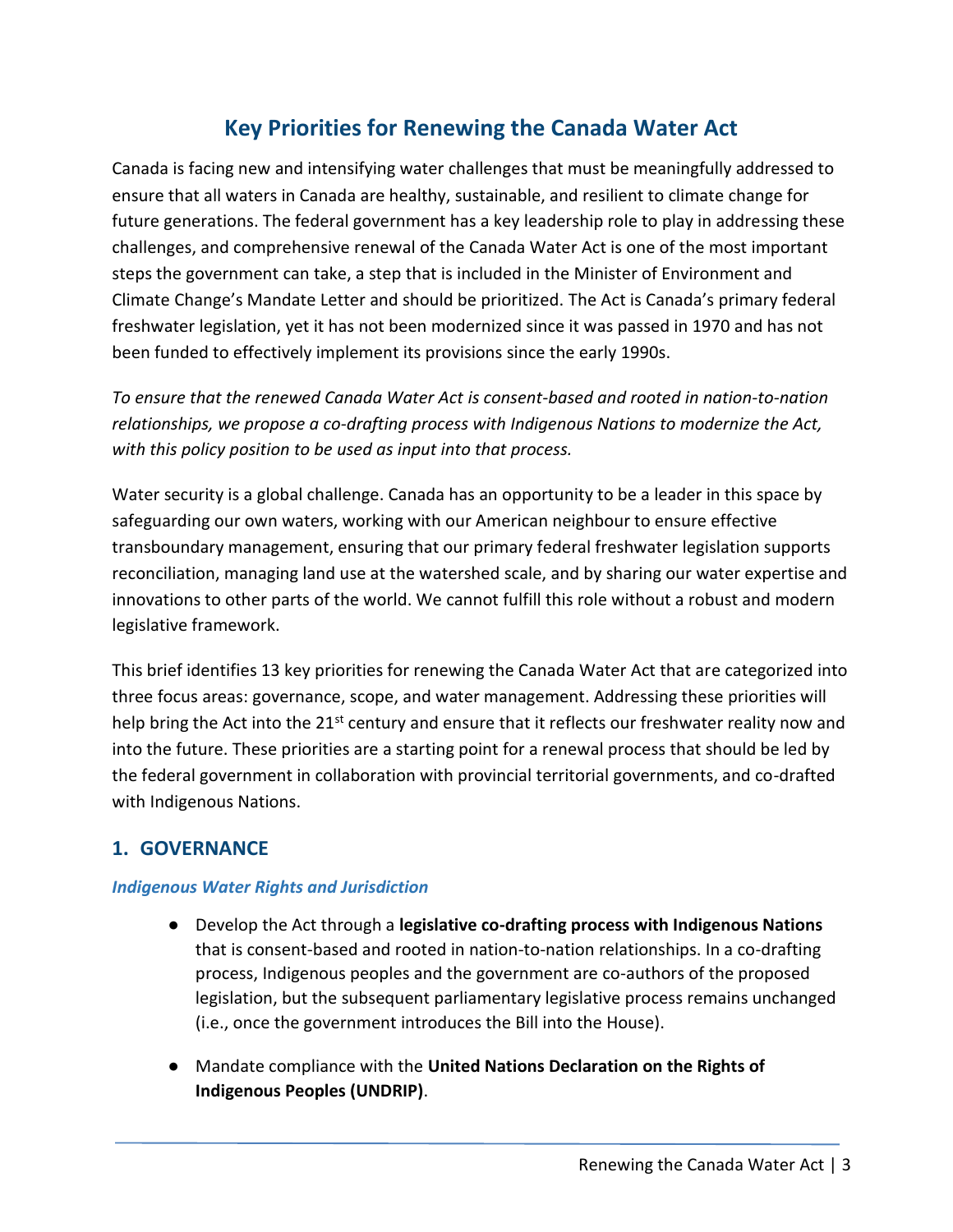- Mainstream **Indigenous governments' participation** in water and watershed governance mechanisms throughout the Act, including equal participation in intergovernmental committees and intergovernmental agreements.
- Establish the ability of the federal government to develop water and watershed **cogovernance agreements with Indigenous governing bodies**. This provision will allow Canada to negotiate and address water and watershed co-governance with Indigenous governing bodies without litigation over water rights.

#### *Cooperative Federalism*

- Work with other orders of government to create and implement a **dispute resolution mechanism** for water-related conflict, such as interjurisdictional water disputes and failing to implement agreements and plans.
- Create an **intergovernmental collaborative committee** comprised of federal, provincial, territorial, and Indigenous government representatives to support a flexible approach that recognizes the difference in regional governance cultures and political realities.

#### *River Basin Approach*

- **Add river basins as a fourth category of waters** throughout the Act (i.e., beyond the current scope of the Act, which is limited to "federal", "transboundary" or "international" waters). This includes:
	- $\circ$  Enabling the development of river basin agreements with willing partners that set out mandatory standards for cumulative effects in a river basin that has designated waters. These agreements should be *required* when in the national interest.
	- $\circ$  Establishing river basin plans and boards with a priority on major river basins and consistent with a nested watershed governance approach.
	- $\circ$  Setting and enforcing standards for cumulative effects on river basin health.
- Immediately **designate the following river basin waters** and designate the requirement for river basin agreements to be in place according to specific timelines (these agreements would be legislated and form a Schedule to the Act):
	- o Mackenzie River Basin (master agreement already in place, needs legislation).
	- o Lake Winnipeg River Basin Agreement.
	- o Columbia River Basin Agreement.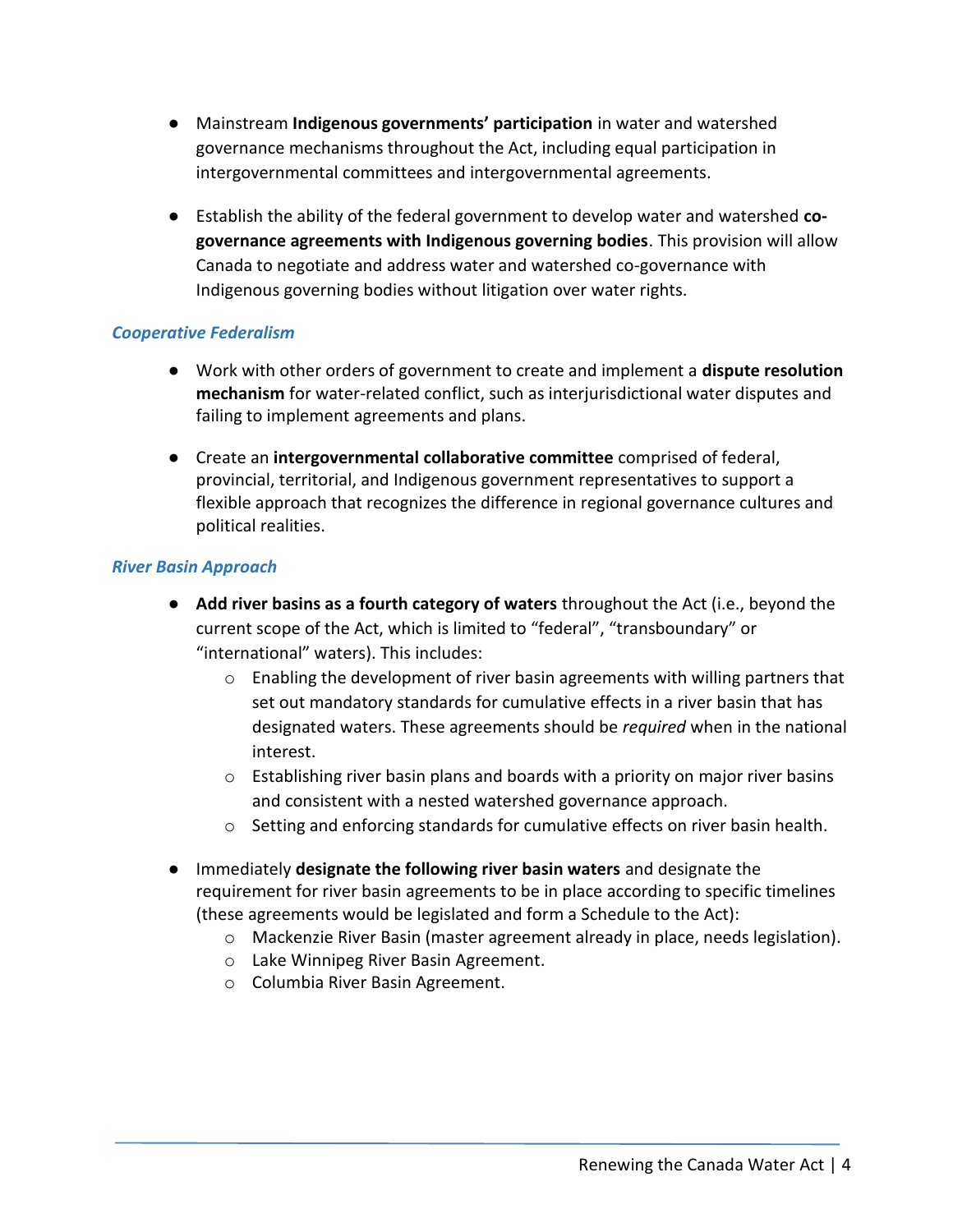### **2. SCOPE**

#### *New Capacity*

- Legislate the new **Canada Water Agency** and define its mandate, responsibilities, and accountabilities. This includes assigning the Agency all federal freshwater responsibilities not specifically assigned to a Minister, as well as defining the Agency's role regarding inter-ministerial coordination.
- Legislate **Canada's Chief Water Sustainability Officer** and define their mandate, responsibilities, and accountabilities.

#### *Broader Application*

- Broaden the scope of the Act beyond water quality to focus on **water sustainability** and on proactive measures that ensure resilience and long-term prevention, protection, and restoration. This includes moving beyond pollution to a more general "causing negative impacts" and including broader definitions of water quality and quantity (especially drought and floods), flow (particularly environmental flow needs), ecosystem health, and human health and wellbeing.
- **Broaden the applicability of the Act** by replacing "urgent national concern" with "national concern" and removing the limitation that restricts the applicability of some sections only to waters where there is a "significant national interest".

#### *Public Trust Doctrine*

● Clearly state the requirement to uphold a **duty of care ("public trust")** to act in the best interests of present and future generations in making water decisions that affect federal, transboundary, or international waters (the existing federal scope) and that might impact the ecological integrity of river basins (the new scope). This public trust commitment should be rooted in consideration of long-term impacts and a duty to work with people and communities.

#### *Justice, Equity, Diversity and Inclusion*

● Existing power structures consciously and unconsciously influence water management and result in water-related inequities and vulnerabilities that impact people differently in terms of water availability, water quality, access to clean drinking water, water-related disasters, and many other water related issues. To ensure no further marginalization of people within equity-deserving groups and to support justice, equity, diversity and inclusion efforts, mandate **gender-based analysis plus (GBA+)** in all policy and programming design and in evidence-based recommendations, as well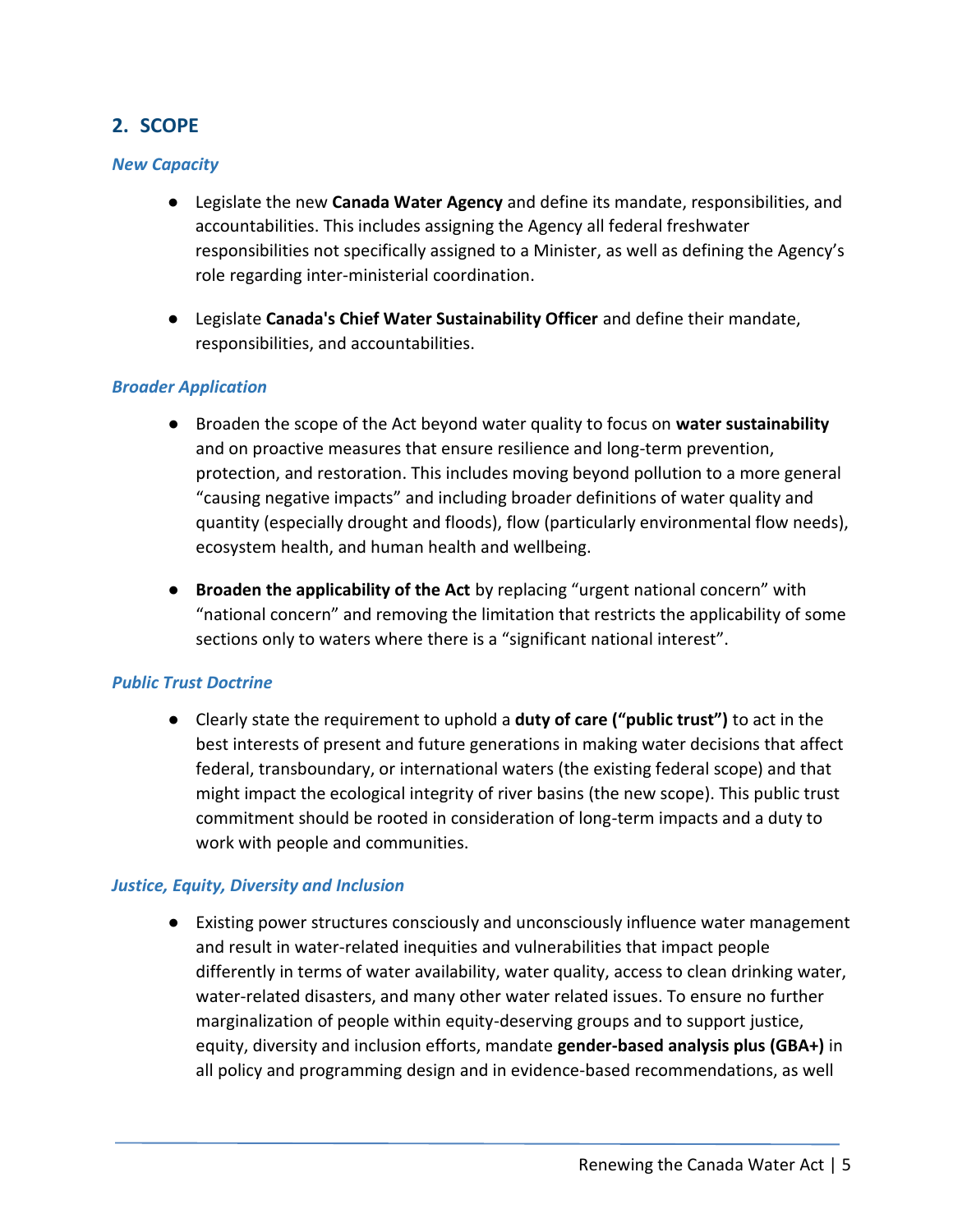as social and health vulnerability assessments based on intersecting identities and vulnerabilities.

#### **3. WATER MANAGEMENT**

#### *Climate Change Resilience and Adaptation*

- Enable the creation of **harmonized policies to address climate change resilience and public safety needs**, including:
	- o Integrated drought and flood risk management through a Canadian Centre for Water Forecasting and Prediction that is responsible for forecasting flood, drought, and water quality, maintaining updated flood risk maps, as well as water-earth systems predictions related to climate change.
	- o Policies that integrate climate resilience and risk mitigation into all federal water programs, including infrastructure investments, disaster planning, insurance programs, agriculture and industrial commitments, and military and national security assessments.
	- $\circ$  Enabling provisions to allow the Canada Water Agency to work with provinces, territories, municipalities, Indigenous governments, and watershed organizations to develop climate change risk reduction and resilience measures and enhance protection from disasters.
	- o Integrated surface water and groundwater management.
	- o Integrated river basin planning, acknowledging that land use needs to be managed at watershed scales to achieve water sustainability.
- Ensure **consistency with federal climate commitments** and the Pan-Canadian Framework on Clean Growth and Climate Change.

#### *Research and Monitoring*

- Expand the list of cooperative research and monitoring relationships with the Minister to include **Indigenous jurisdictions.**
- Mandate the **incorporation of Indigenous knowledge and science**.
- Add **water research subventions and joint government-university research centres**  as tools for advancing water research and data collection.
- Expand research beyond traditional physical/chemical areas to include **future socioeconomic and socio-cultural needs, as well as health considerations.** For example, economic instruments, resource pricing, water rights marketing, etc.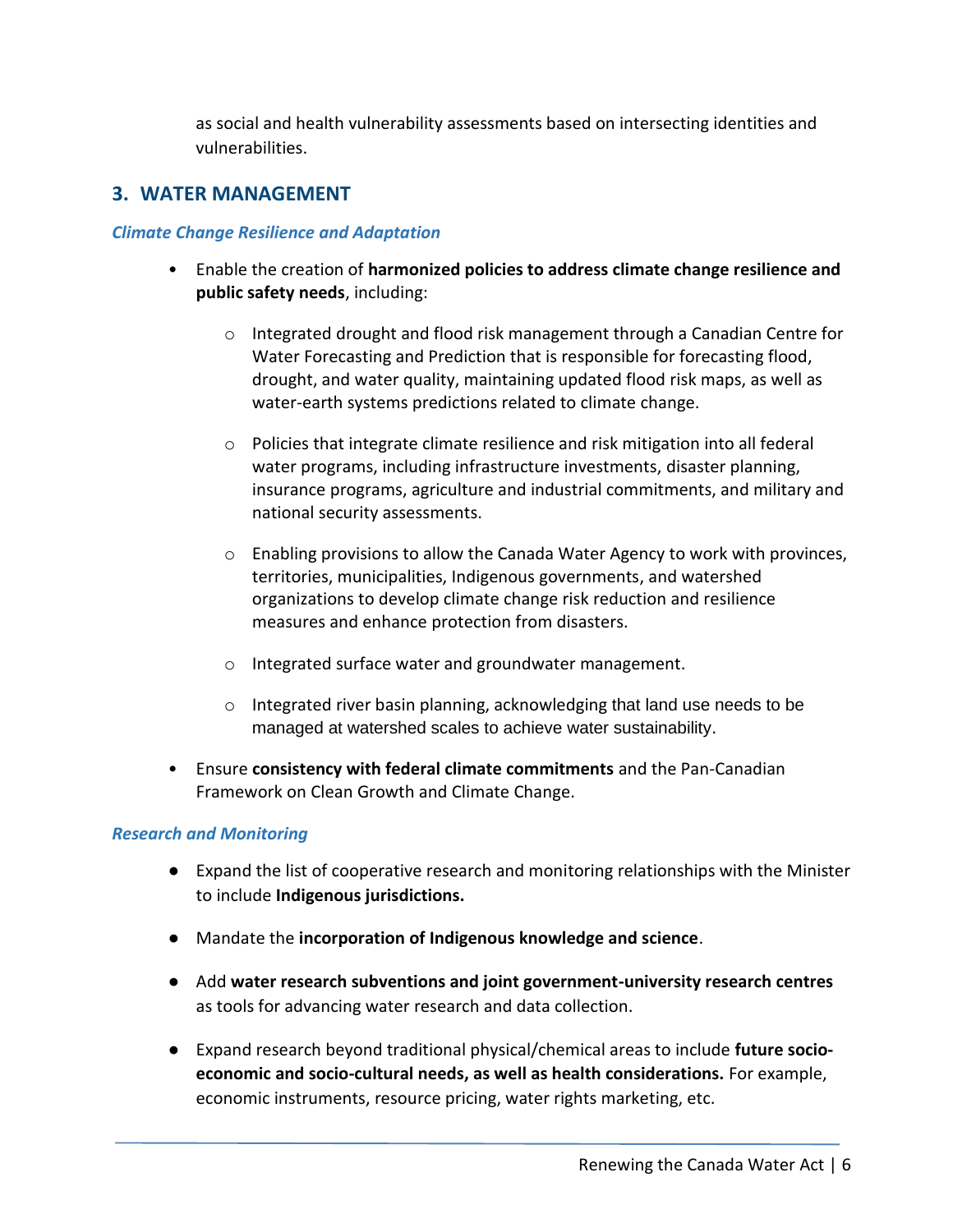- Establish a **formal link between water research (via the Canada Water Agency) and Infrastructure Canada** with respect to technology transfer and linking freshwater and economic development objectives.
- Establish **formal links and data sharing agreements with Statistics Canada and the Public Health Agency of Canada** to undertake joint research programs.
- Expand **scope of monitoring** to specifically mention water quantity, water quality, aquatic biodiversity needs, surface water, groundwater, snow and ice, water withdrawals and consumptive use, effluent, etc.
- Mandate the Canada Water Agency with **establishing and operating national repositories** of water data and information.
- Enable the Minister to support **community-based water monitoring** through assisting with the standardization of protocols, guidelines, training, equipment, etc.

#### *Transboundary Water Management*

- **Integrate the International River Improvements Act** into the Canada Water Act, particularly regarding the licensing of works on transboundary waters which may impact the U.S. and provisions pertaining to potential water export.
- **Clarify federal authority and responsibility** in governing unauthorized fill or other obstructions in boundary waters.

#### *Flood Management*

- **Acknowledge and address the new context**, in which Public Safety Canada, Natural Resources Canada, Environment and Climate Change Canada, and others have been working closely with provinces, territories, Indigenous governments, and the Insurance Bureau of Canada on comprehensive initiatives which would see private insurance playing a more important role over time.
- **Formalize a public-private insurance arrangement** in law and establish the basis for regulating insurance industry activity.
- Enable the Minister to **establish and operate a national flood forecasting and warning program** on a river basin level that would be supportive of local programs through improved science and models, encouraging best practices, data transfer, informing decisions on flood-prone developments, etc.

#### *International Water Security*